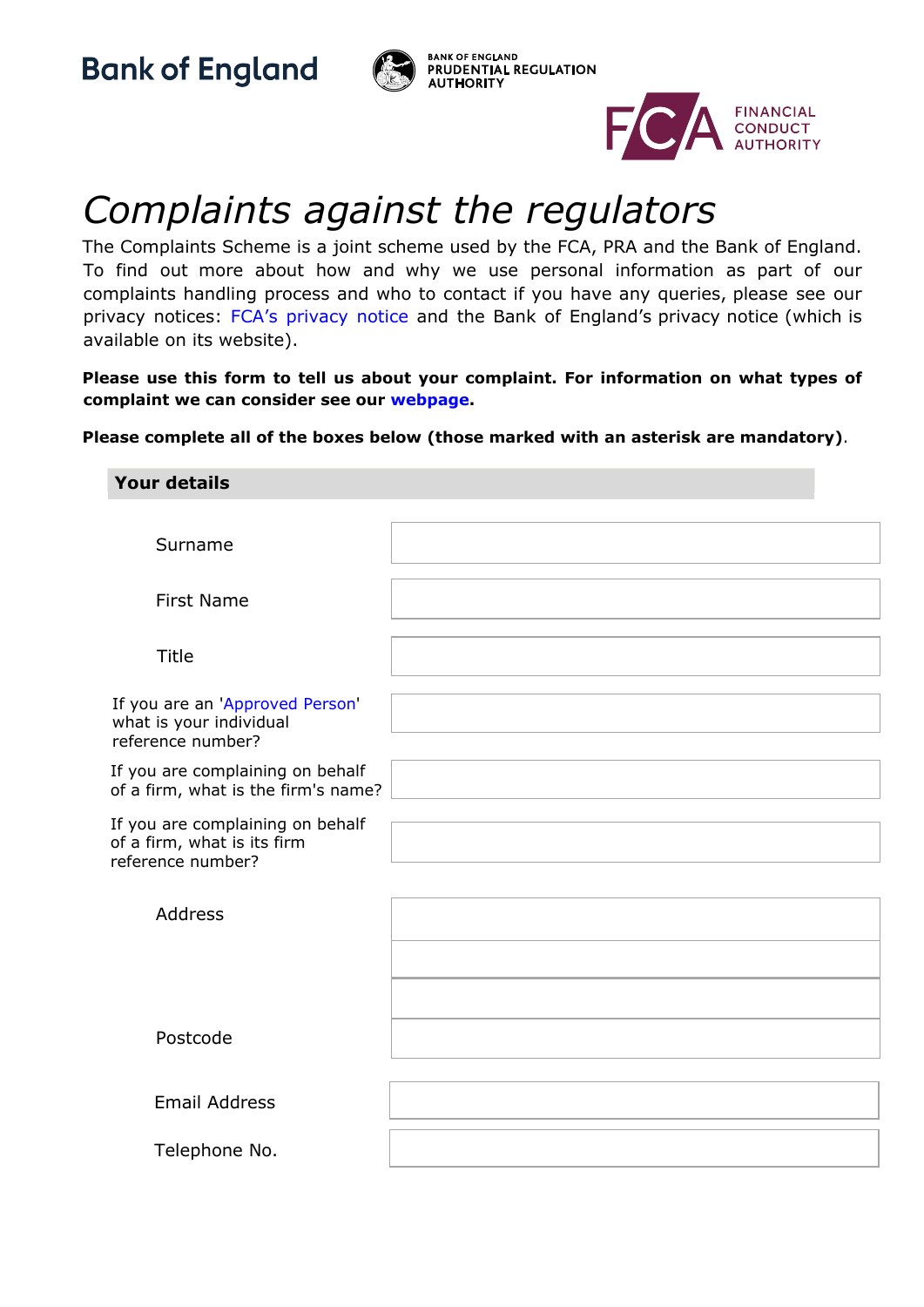| Do you want to authorise<br>another person to act on<br>your behalf?                                                                                                 |  |  |
|----------------------------------------------------------------------------------------------------------------------------------------------------------------------|--|--|
| If so, please provide their<br>name and contact details,<br>including email address.<br>(You can change this at any<br>point by contacting us)                       |  |  |
| <b>Your circumstances</b>                                                                                                                                            |  |  |
| Have you made a complaint<br>to the regulators before (FCA/<br>PRA/Bank of England)? If so,<br>please tell us the reference<br>number(s) assigned to your<br>case(s) |  |  |
| Do you have a disability or<br>any practical needs where we<br>(the FCA) could help by<br>making adjustments, for<br>example using large print,                      |  |  |

| <b>About your complaint</b>                                                               |          |
|-------------------------------------------------------------------------------------------|----------|
| Today's date                                                                              | dd/mm/yy |
| Date when issue arose                                                                     | dd/mm/yy |
| Date when you first became<br>aware of the circumstances<br>giving rise to your complaint | dd/mm/yy |

## **Tell us about your complaint about us. What happened?**

braille or a different language?

| How have you been affected by the FCA's actions - financially or otherwise? |  |  |
|-----------------------------------------------------------------------------|--|--|
|                                                                             |  |  |
|                                                                             |  |  |
|                                                                             |  |  |
|                                                                             |  |  |
|                                                                             |  |  |
|                                                                             |  |  |
|                                                                             |  |  |
|                                                                             |  |  |
|                                                                             |  |  |